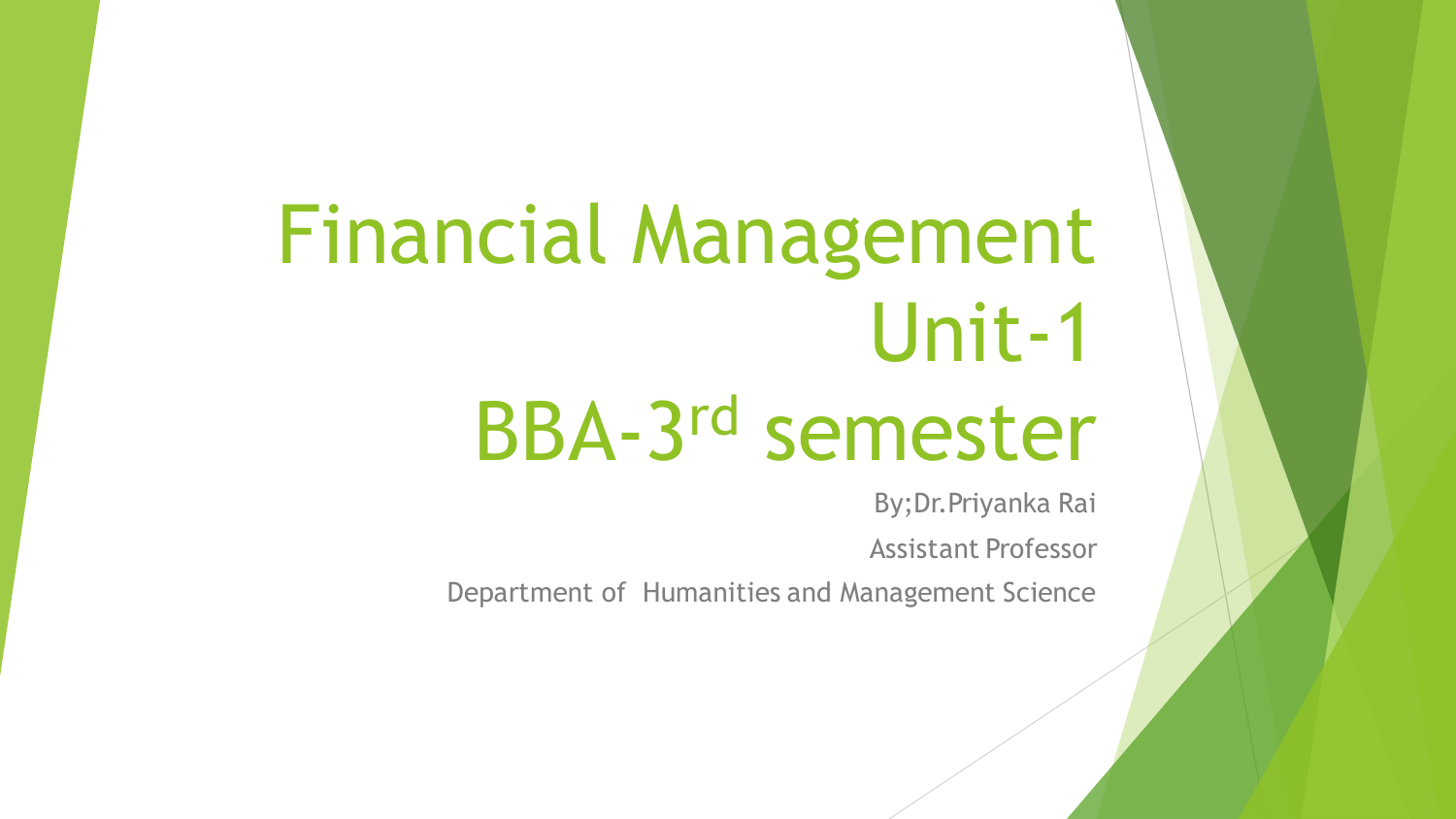## Content

- INTRODUCTION : FINANCIAL MANAGEMENT-
	- **Defination**
	- $\blacktriangleright$  Scope
	- $\blacktriangleright$  Function
	- $\blacktriangleright$  Significance
	- **Diectives : Profit vs Wealth Maximization.**
- Role of Chef financial officer
- Time Value of Money-
	- Concept & significance
- ▶ Compounding & Discounting Techniques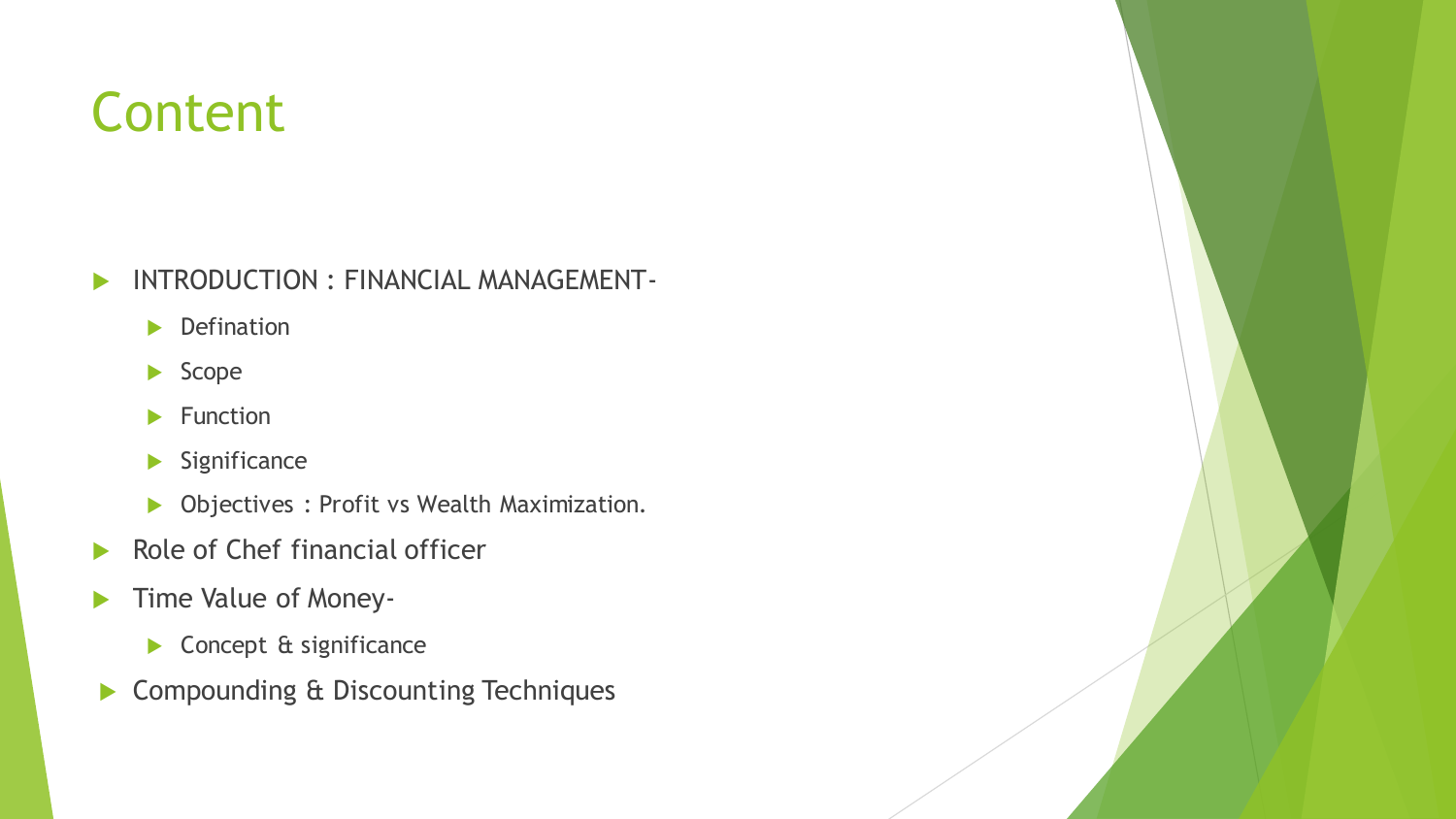## Financial Management

#### **Introduction to Financial Management**

- Let's define financial management as the first part of the introduction to financial management. For any business, it is important that the finance it procures is invested in a manner that the returns from the investment are higher than the cost of finance. In a nutshell, financial management –
	- Endeavors to reduce the cost of finance
	- Ensures sufficient availability of funds
	- Deals with the planning, [organizing,](https://www.toppr.com/guides/fundamentals-of-economics-and-management-cma/organising/process-of-organizing/) and [controlling](https://www.toppr.com/guides/business-studies/controlling/meaning-of-controlling/) of financial activities like the procurement and utilization of funds.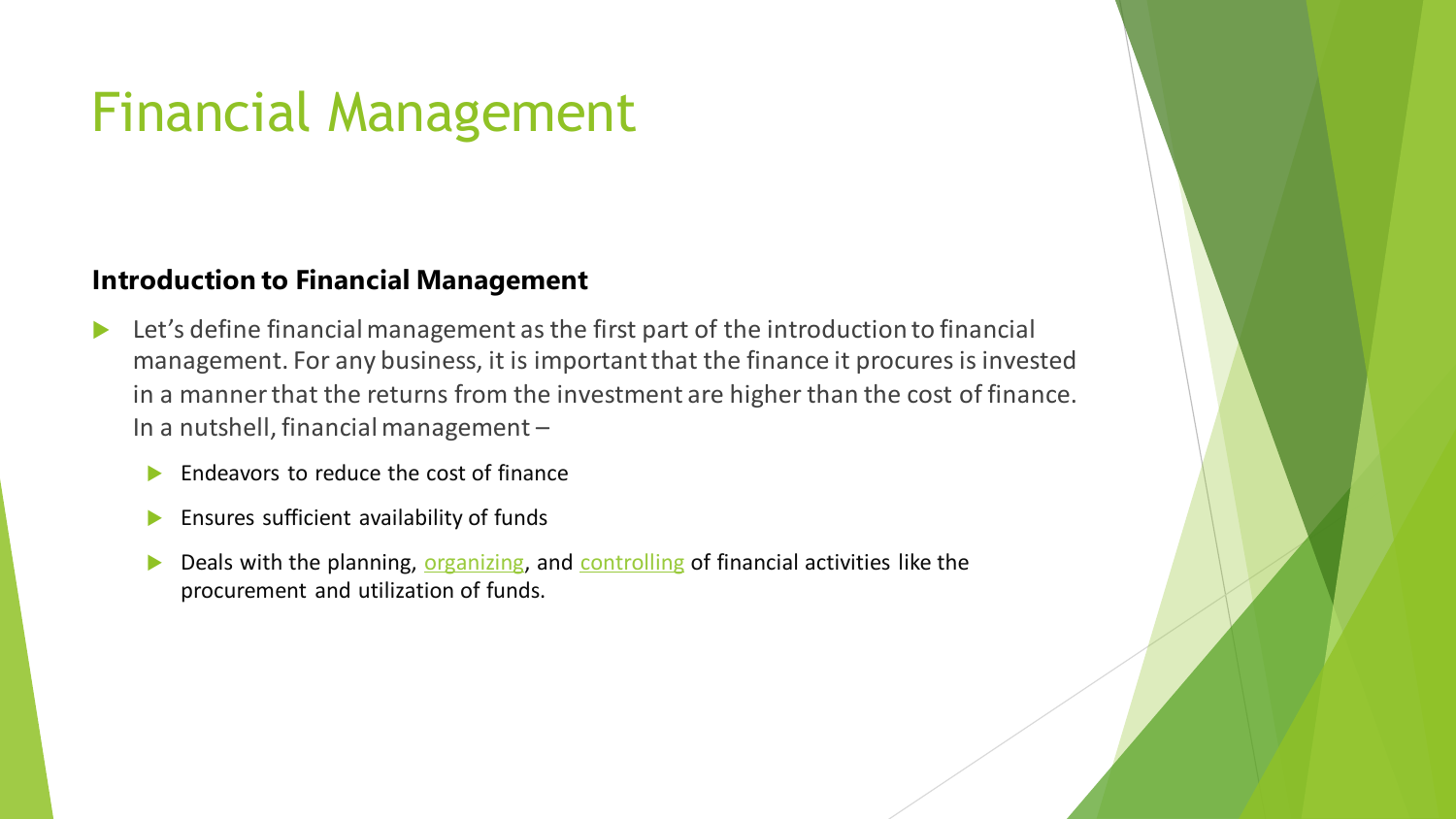### **Definition-**

- "Financial management is the activity concerned with planning, raising, controlling and administering of funds used in the business." – **Guthman and Dougal**
- "Financial management is that area of business management devoted to a judicious use of capital and a careful selection of the source of capital in order to enable a spending unit to move in the direction of reaching the goals." – **J.F. Brandley**
- $\blacktriangleright$  "Financial management is the operational activity of a business that is responsible for obtaining and effectively utilizing the funds necessary for efficient operations."- **Massie**

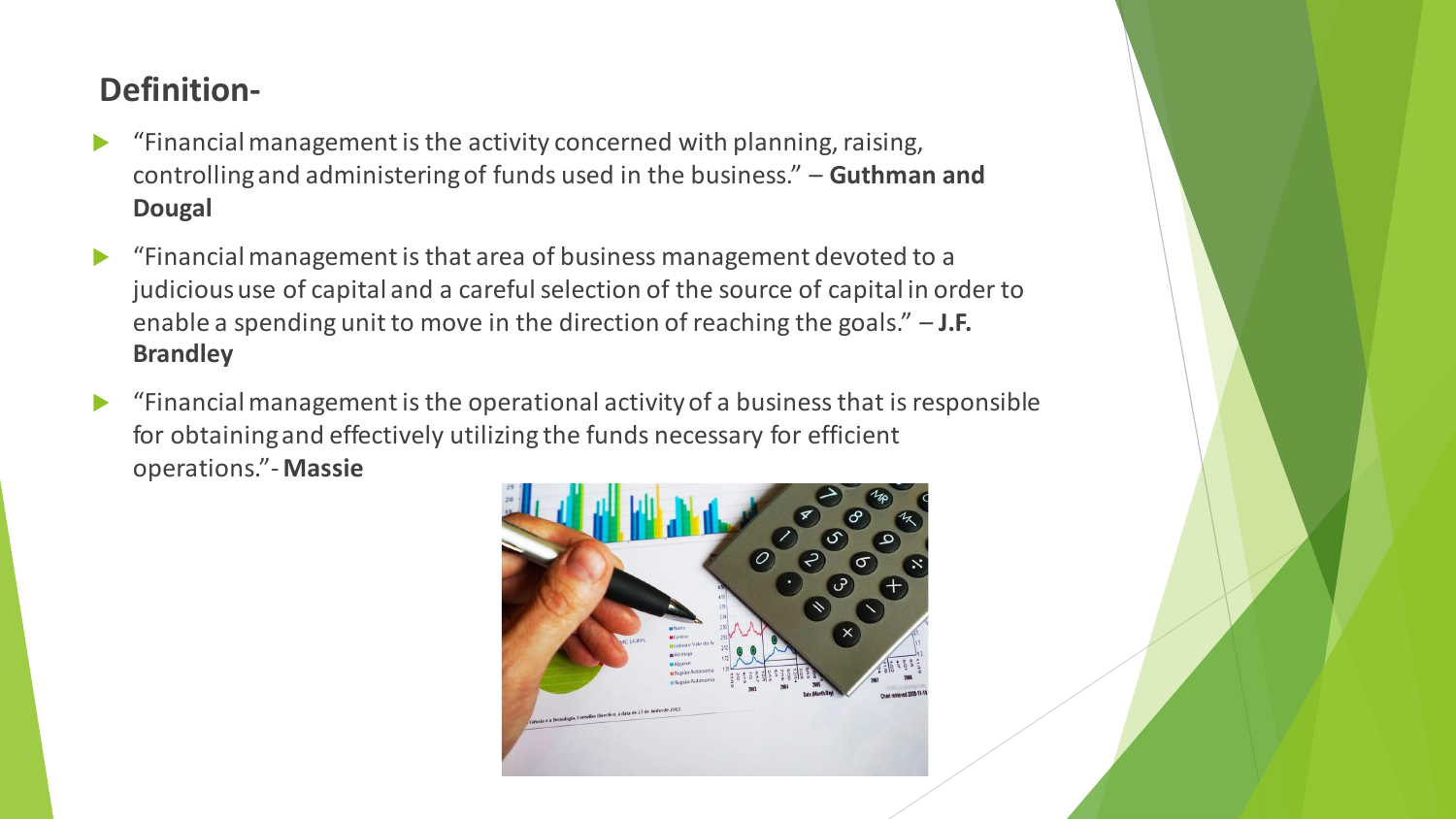### **Nature, Significance, and Scope of Financial Management**

Financial management is an organic function of any business. Any organization needs finances to obtain physical resources, carry out the production activities and other business operations, pay compensation to the suppliers, etc. There are many theories around financial management:

- Some experts believe that financial management is all about providing funds needed by a business on terms that are most favorable, keeping its objectives in mind. Therefore, this approach concerns primarily with the procurement of funds which may include instruments, institutions, and practices to raise funds. It also takes care of the [legal](https://www.toppr.com/guides/business-law-cs/introduction-to-law/various-definitions-of-law/) and [accounting](https://www.toppr.com/guides/principles-and-practice-of-accounting/meaning-and-scope-of-accounting/meaning-of-accounting/) relationship between an enterprise and its source of funds.
- Another set of experts believe that finance is all about cash. Since all business transactions involve cash, directly or indirectly, finance is concerned with everything done by the business.
- The third and more widely accepted point of view is that financial management includes the procurement of funds and their effective utilization. For example, in the case of a [manufacturing company,](https://www.toppr.com/guides/geography/manufacturing-industries/what-are-manufacturing-industries/) financial management must ensure that funds are available for installing the production plant and machinery. Further, it must also ensure that the profits adequately compensate the costs and risks borne by the business.

In a developed market, most businesses can raise capital easily. However, the real problem is the efficient utilization of the capital through effective financial planning and control.

Further, the business must ensure that it deals with tasks like ensuring the availability of funds, allocating them, managing them, investing them, controlling costs, forecasting financial requirements, planning profits and estimating returns on investment, assessing working capital, etc.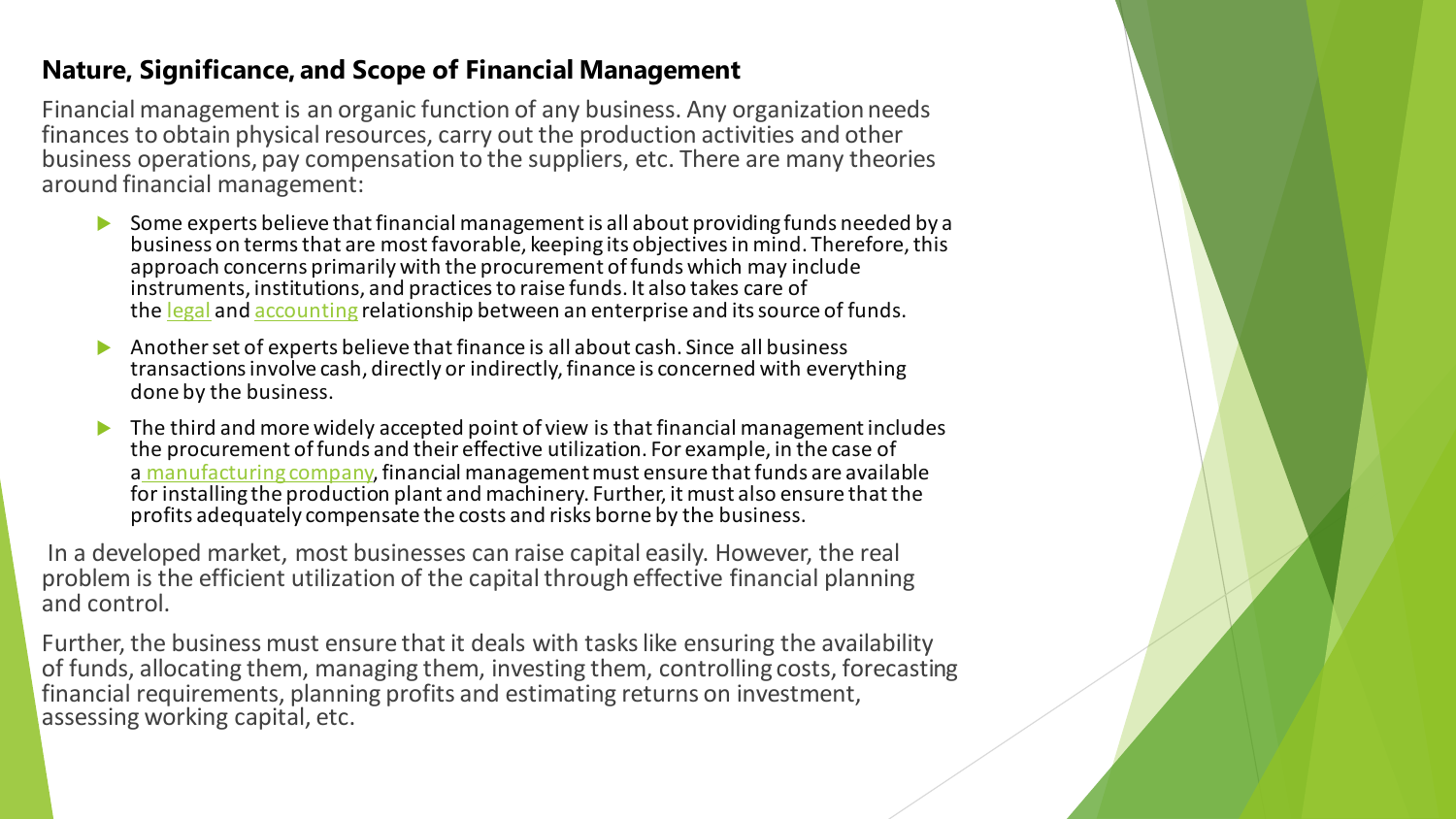### The scope of Financial Mangement

- The introduction to financial management also requires you to understand the scope of financial management. It is important that financial decisions take care of the [shareholders](https://www.toppr.com/guides/business-studies/sources-of-business-finance/equity-shares-and-preference-shares/)' interests.
- Further, they are upheld by the maximization of the wealth of the [shareholders](https://www.toppr.com/guides/business-laws-cs/elements-of-company-law-ii/appointment-of-directors/), which depends on the increase in net worth, capital invested in the business, and plowedback profits for the growth and prosperity of the organization.
- The scope of financial management is explained in the diagram below:
- You can understand the nature of financial management by studying the nature of investment, financing, and dividend decisions.



Fig. 1 - The scope of Financial Management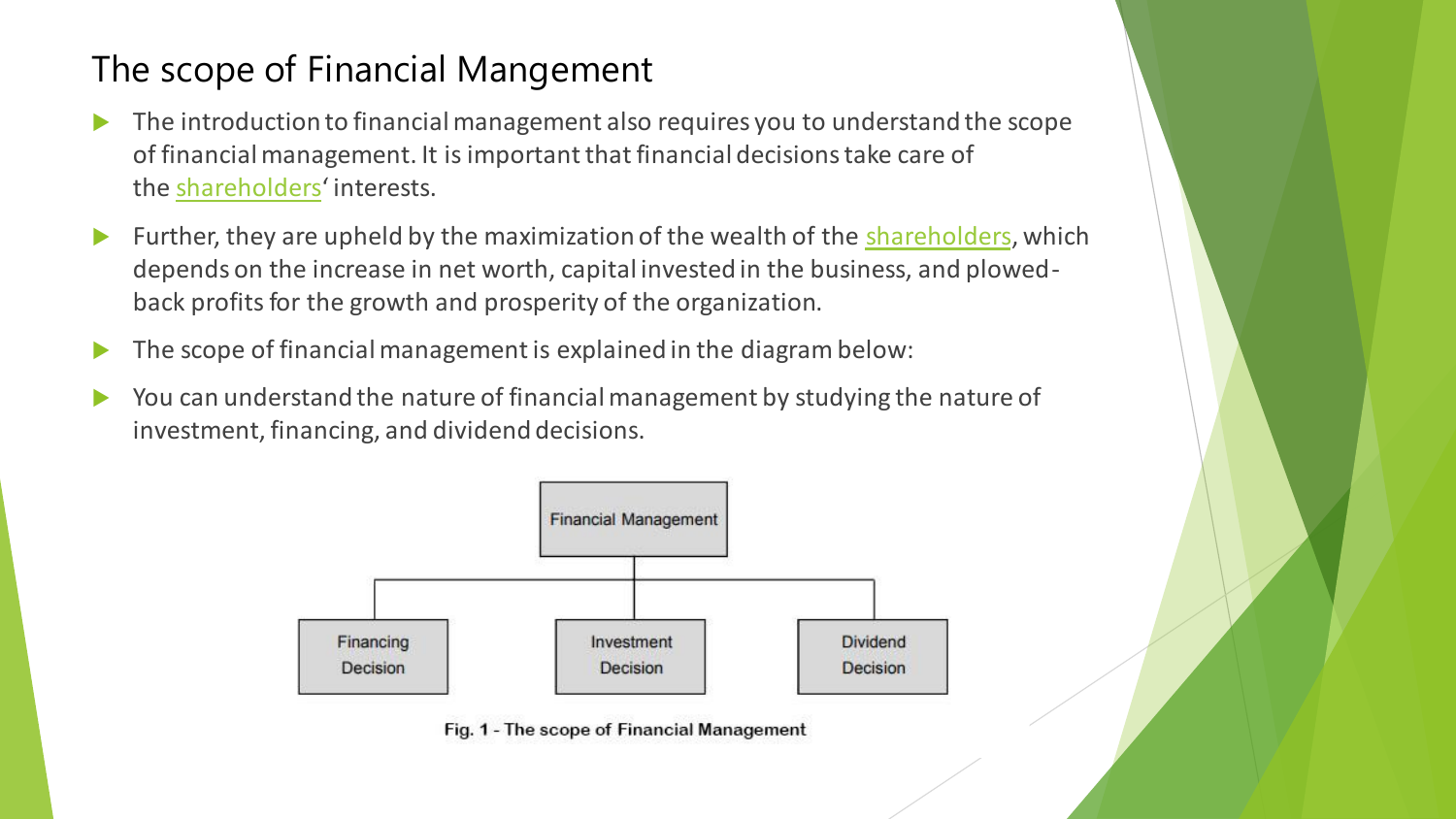#### Core Financial Management Decisions

In organizations, managers in an effort to minimize the costs of procuring finance and using it in the most profitable manner, take the following decisions:

- **Investment Decisions:** Managers need to decide on the amount of investment available out of the existing finance, on a long-term and short-term basis. They are of two types:
	- Long-term investment decisions or Capital Budgeting mean committing funds for a long period of time like fixed assets. These decisions are irreversible and usually include the ones pertaining to investing in a building and/or land, acquiring new plants/machinery or replacing the old ones, etc. These decisions determine the financial pursuits and performance of a business.
	- Short-term investment decisions or Working Capital Management means committing funds for a short period of time like current assets. These involve decisions pertaining to the investment of funds in the *inventory*, cash, **bank deposits**, and other short-term investments. They directly affect the liquidity and performance of the business.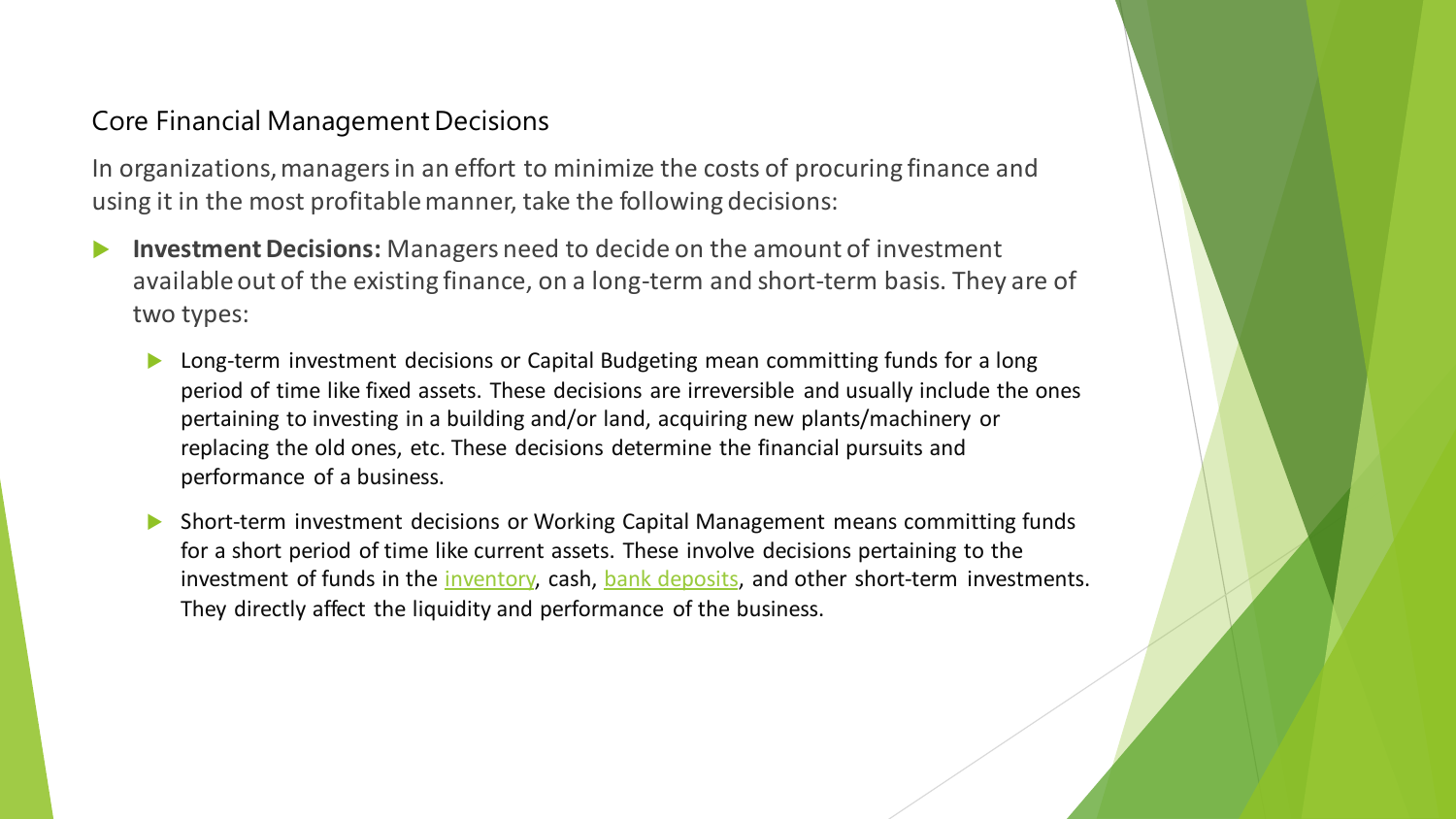- **Financing Decisions:** Managers also make decisions pertaining to raising finance from long-term sources (called Capital Structure) and short-term sources (called Working Capital). They are of two types:
	- **Financial Planning decisions** which relate to estimating the sources and application of funds. It means pre-estimating financial needs of an organization to ensure the availability of adequate finance. The primary objective of financial planning is to plan and ensure that the funds are available as and when required.
	- **Capital Structure decisions** which involve identifying sources of funds. They also involve decisions with respect to choosing external sources like issuing shares, bonds, borrowing from banks or internal sources like retained earnings for raising funds.
- **Dividend Decisions:** These involve decisions related to the portion of profits that will be distributed as dividend. Shareholders always demand a higher dividend, while the management would want to retain profits for business needs. Hence, this is a complex managerial decision.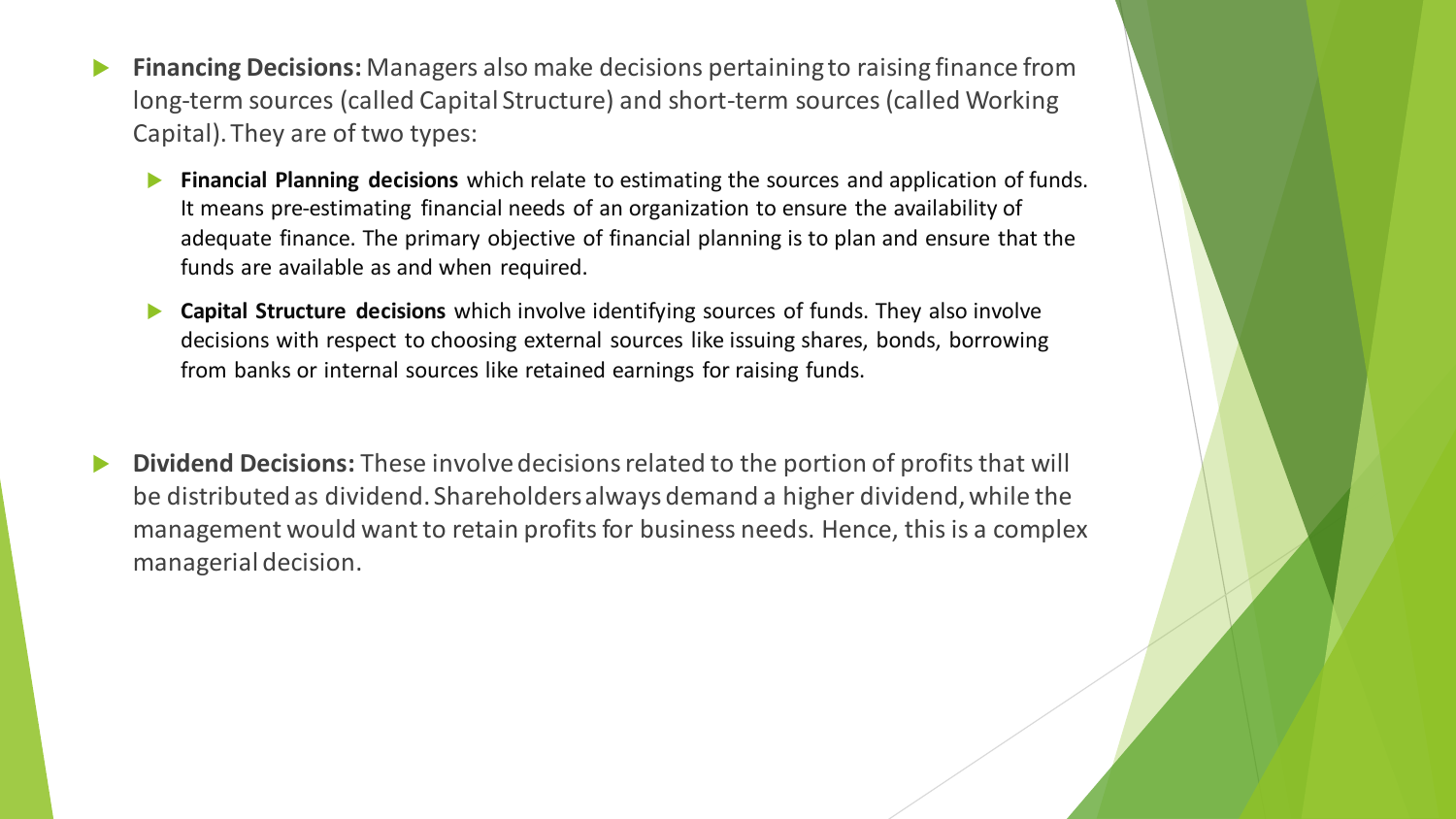#### **Functions of Financial Management**

- **Estimation of capital requirements:** A finance manager has to make estimation with regards to capital requirements of the company. This will depend upon expected costs and profits and future programmes and policies of a concern. Estimations have to be made in an adequate manner which increases earning capacity of enterprise.
- **Determination of capital composition:** Once the estimation have been made, the capital structure have to be decided. This involves short- term and long- term debt equity analysis. This will depend upon the proportion of equity capital a company is possessing and additional funds which have to be raised from outside parties.
- **Choice of sources of funds:** For additional funds to be procured, a company has many choices like-
	- Issue of shares and debentures
	- Loans to be taken from banks and financial institutions
	- $\blacktriangleright$  Public deposits to be drawn like in form of bonds.

Choice of factor will depend on relative merits and demerits of each source and period of financing.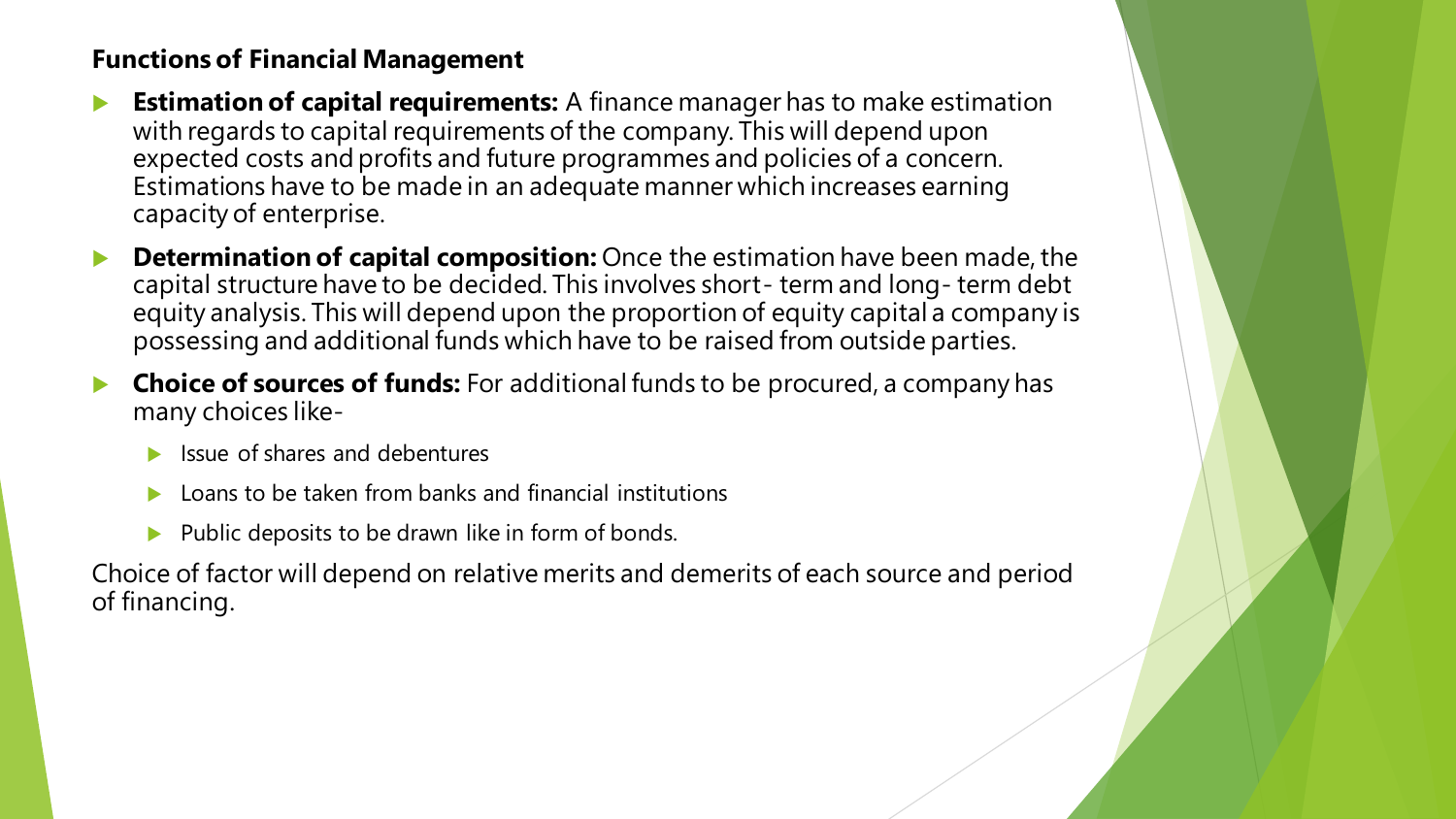- **Investment of funds:** The finance manager has to decide to allocate funds into profitable ventures so that there is safety on investment and regular returns is possible.
- **Disposal of surplus:** The net profits decision have to be made by the finance manager. This can be done in two ways:
	- Dividend declaration It includes identifying the rate of dividends and other benefits like bonus.
	- Retained profits The volume has to be decided which will depend upon expansional, innovational, diversification plans of the company.
- **Management of cash:** Finance manager has to make decisions with regards to cash management. Cash is required for many purposes like payment of wages and salaries, payment of electricity and water bills, payment to creditors, meeting current liabilities, maintainance of enough stock, purchase of raw materials, etc.
- **Financial controls:** The finance manager has not only to plan, procure and utilize the funds but he also has to exercise control over finances. This can be done through many techniques like ratio analysis, financial forecasting, cost and profit control, etc.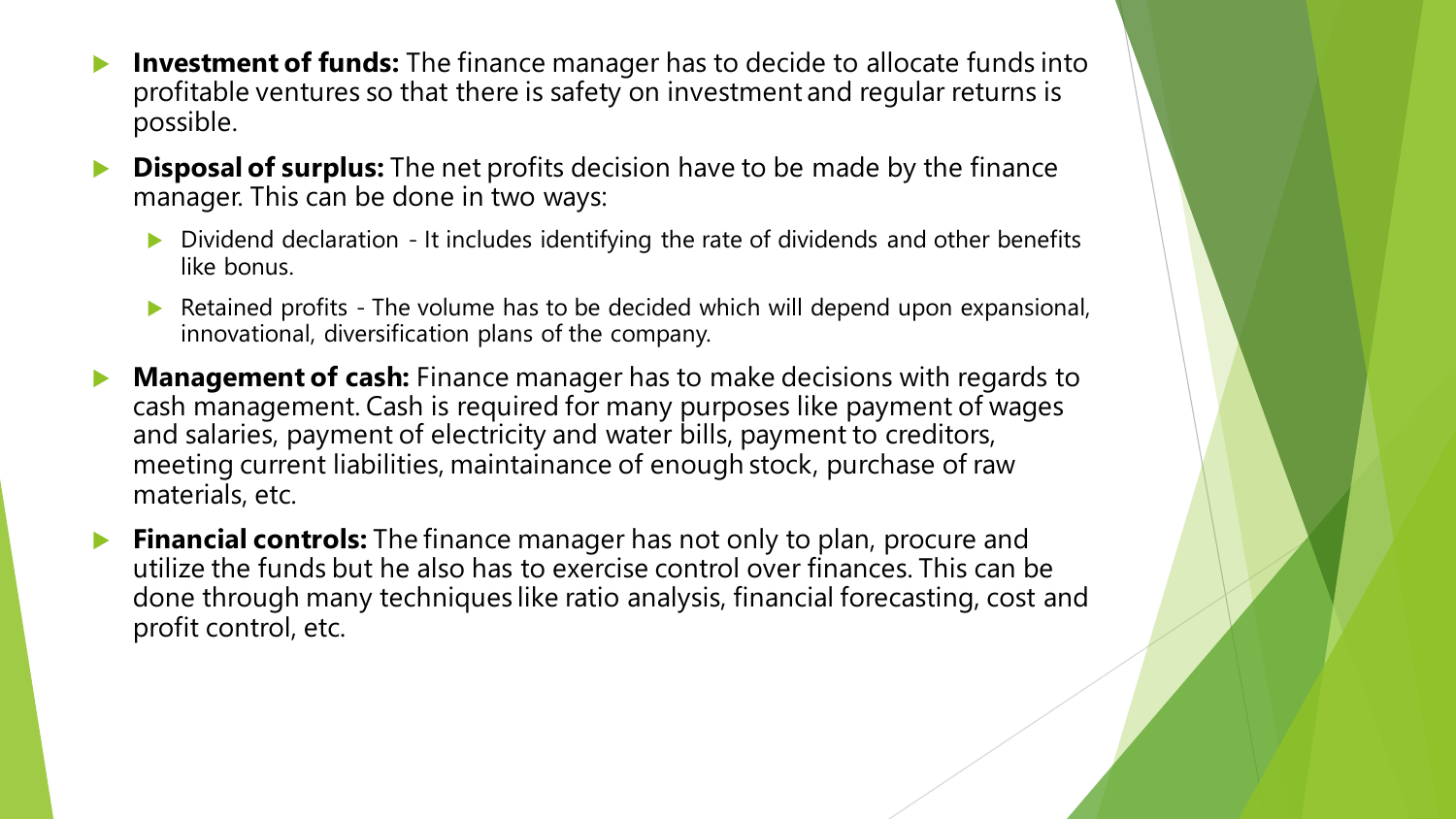### **Objectives of Financial Management**

The financial management is generally concerned with procurement, allocation and control of financial resources of a concern. The objectives can be-

- To ensure regular and adequate supply of funds to the concern.
- To ensure adequate returns to the shareholders which will depend upon the earning capacity, market price of the share, expectations of the shareholders.
- ▶ To ensure optimum funds utilization. Once the funds are procured, they should be utilized in maximum possible way at least cost.
- ▶ To ensure safety on investment, i.e, funds should be invested in safe ventures so that adequate rate of return can be achieved.
- To plan a sound capital structure-There should be sound and fair composition of capital so that a balance is maintained between debt and equity capital.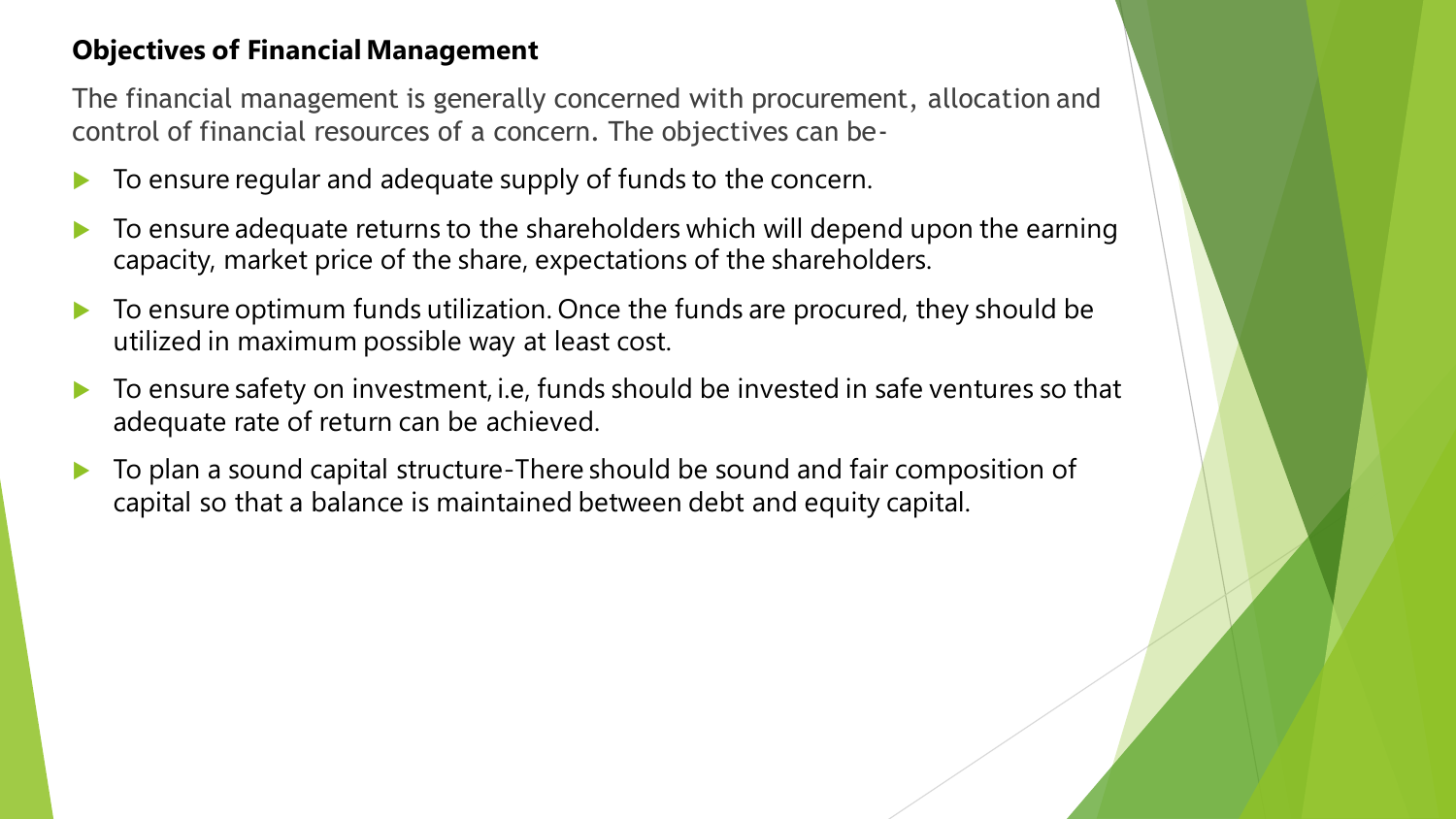#### **What is Profit Maximization?**

 The process of increasing the profit earning capability of the company is referred to as Profit Maximization. It is mainly a short-term goal and is primarily restricted to the accounting analysis of the financial year. It ignores the risk and avoids the time value of money. It is primarily concerned as to how the company will survive and grow in the existing competitive business environment.

#### **What is Wealth Maximization?**

 The ability of a company to increase the value of its stock for all the stakeholders is referred to as Wealth Maximization. It is a long-term goal and involves multiple external factors like sales, products, services, market share, etc. It assumes the risk and recognizes the time value of money [given the business environment of the operating entity. It is mainly concerned with](https://www.wallstreetmojo.com/time-value-money/) the long-term growth of the company and hence is concerned more about fetching the maximum chunk of the market share to attain a leadership position.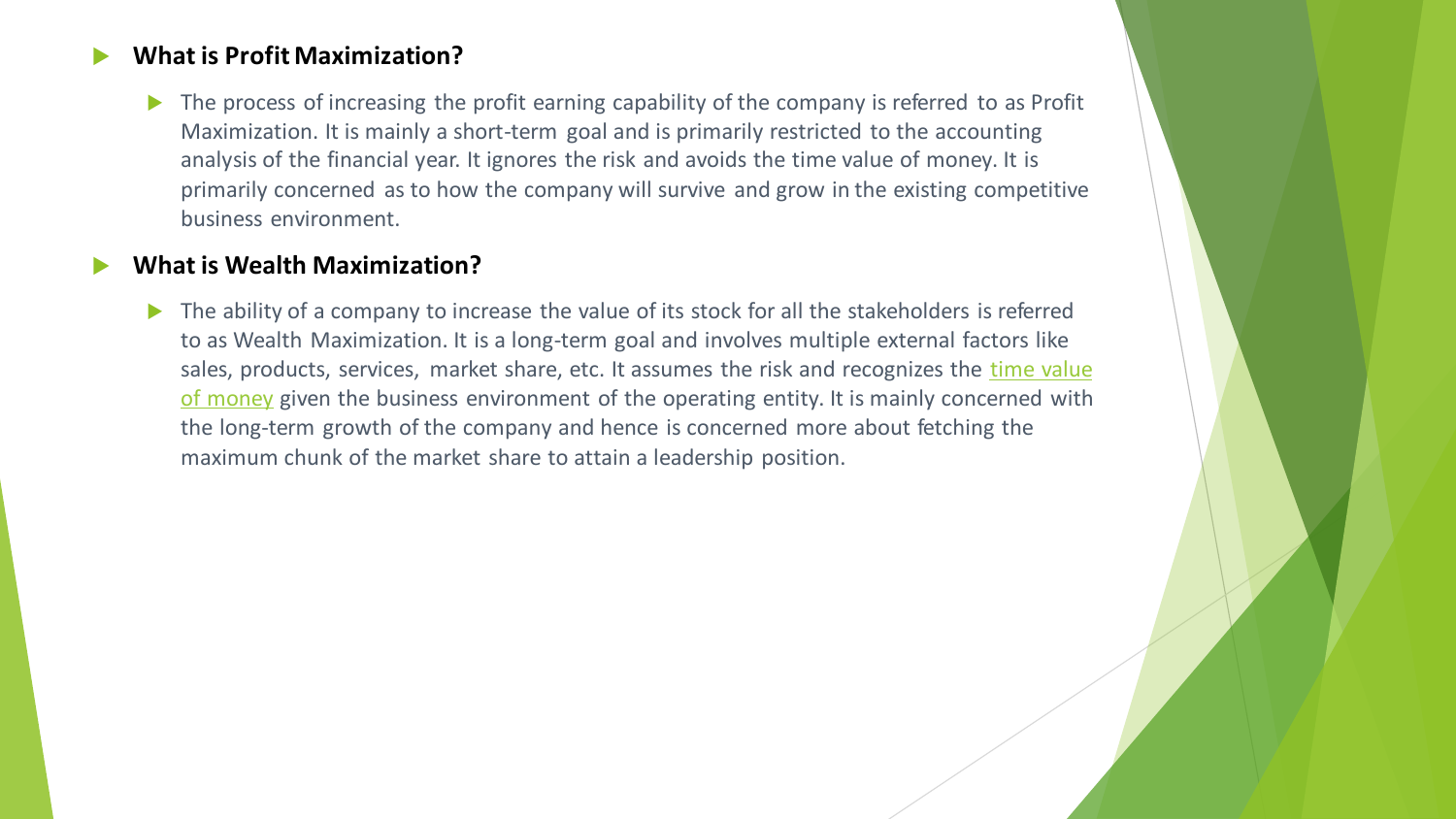## Profit Maximization Vs Wealth Maximization

| Profit Maximization                                                          | Wealth Maximization                      |
|------------------------------------------------------------------------------|------------------------------------------|
| It does take into account time                                               | It takes into account time value         |
| value of money.                                                              | of money                                 |
| It does not take into<br>consideration the uncertainty of<br>future earnings | It takes into account the risk<br>factor |
| It does not consider the effect                                              | It takes into account the effect         |
| of dividend policy on market                                                 | of dividend policy on Market             |
| price of shares                                                              | Price of shares.                         |
| It does not differentiate                                                    | It considers the different               |
| between the short term and long                                              | strategies for long term and             |
| term profits                                                                 | short term profits.                      |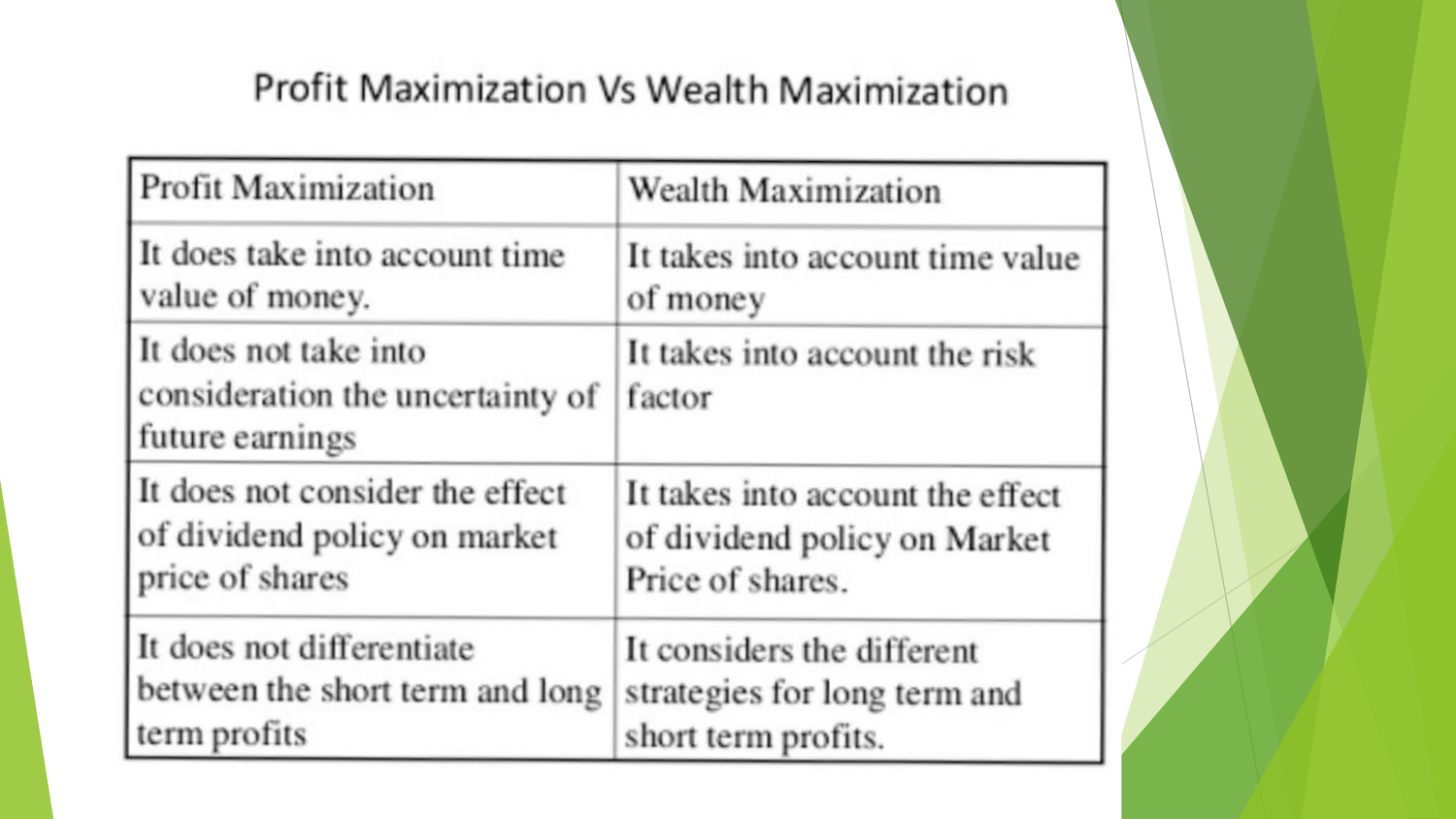## chef Financial Officer

- A chief financial officer (CFO) is the senior executive responsible for managing the [financial actions of a company. The CFO's duties include tracking](https://www.investopedia.com/terms/c/cashflow.asp) cash flow and [financial planning](https://www.investopedia.com/terms/f/financial-planning-association.asp) as well as analyzing the company's financial strengths and weaknesses and proposing corrective actions.
- $\blacktriangleright$  The chief financial officer of a company is the top-level financial controller, handling everything relating to cash flow and financial planning.
- The meaning of CFO is simply the initials that stand for the title chief financial officer.
- Although the role of a CFO can be rewarding, there are legal considerations that must be strictly adhered to.
- CFOs oversee taxation issues for their companies.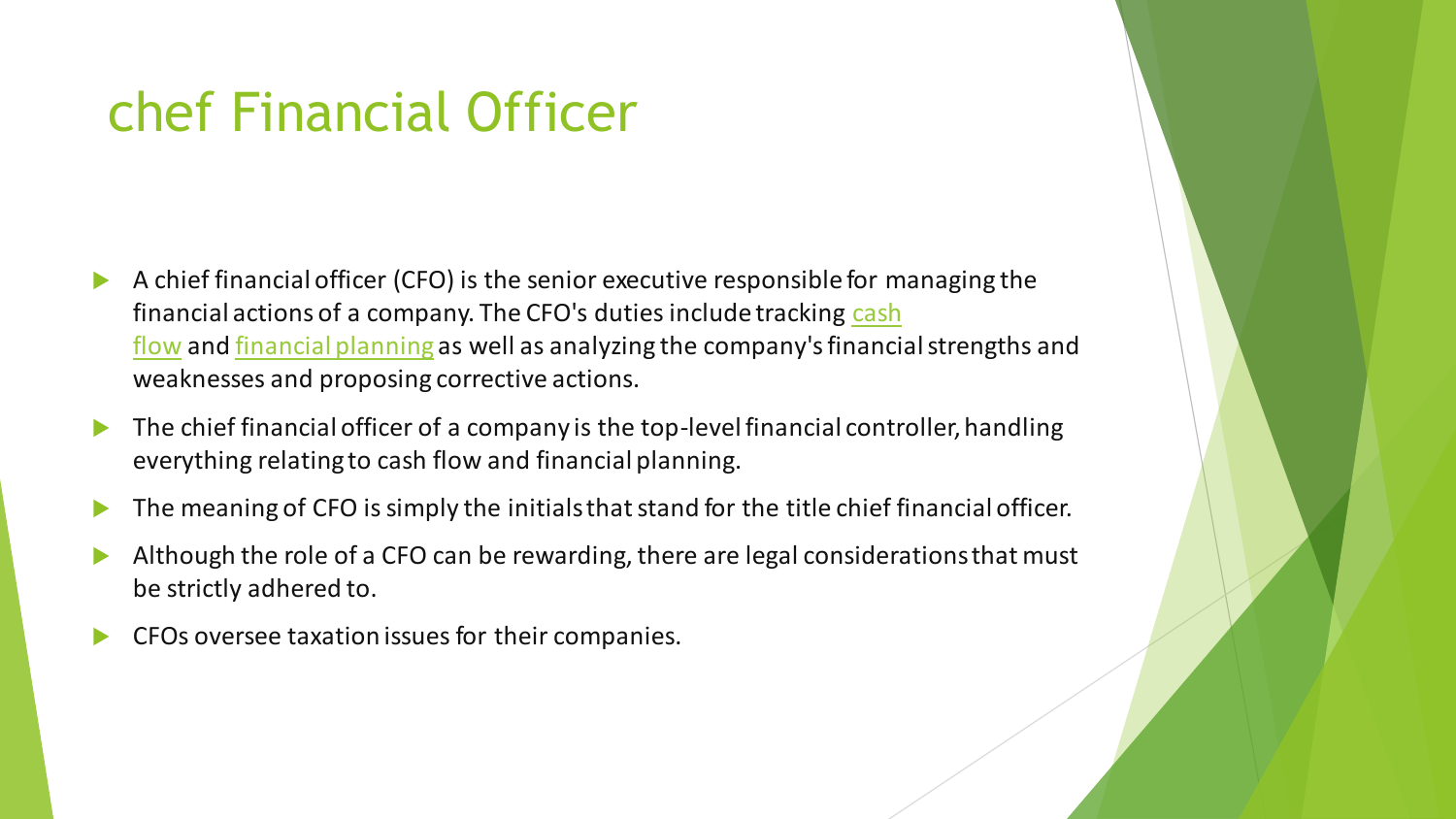## Role of Chef financial officer

- 
- 
- 
- 
- 
- 
- 
- 
- - - - - -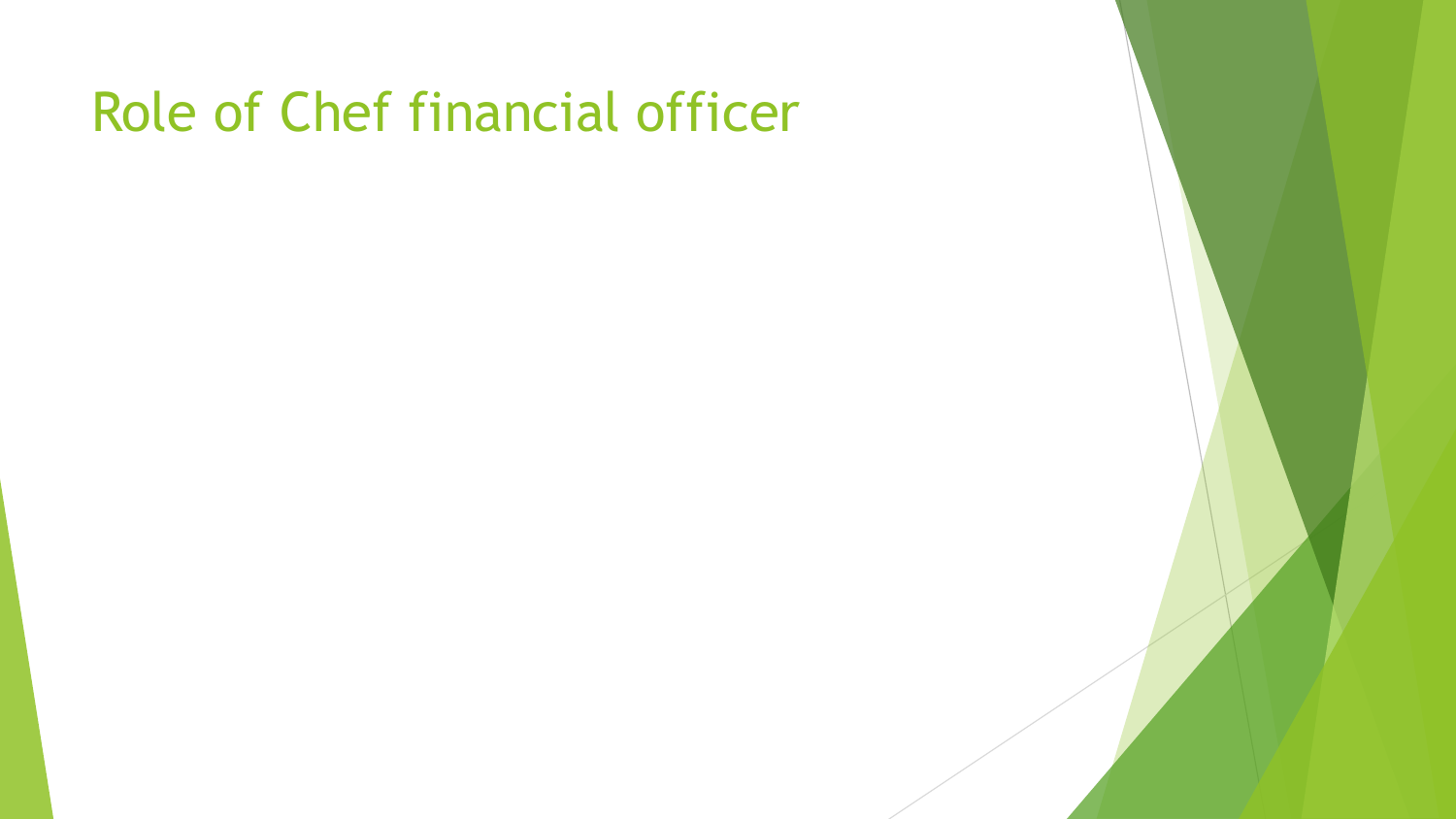## Time value of money



- The present value of \$1,000, 100 years into the future. Curves represent constant discount rates of 2%, 3%, 5%, and 7%.
- The **time value of money** is the idea that there is greater benefit to receiving a sum of [money](https://en.m.wikipedia.org/wiki/Money) now rather than an identical sum later. It is founded on [time preference.](https://en.m.wikipedia.org/wiki/Time_preference)
- The [time](https://en.m.wikipedia.org/wiki/Time) value of money is the reason why [interest](https://en.m.wikipedia.org/wiki/Interest) is paid or earned: interest, whether it is on a [bank deposit](https://en.m.wikipedia.org/wiki/Bank_deposit) or [debt](https://en.m.wikipedia.org/wiki/Debt), compensates the depositor or lender for the time value of money.
- It also underlies [investment](https://en.m.wikipedia.org/wiki/Investment). [Investors](https://en.m.wikipedia.org/wiki/Investor) are willing to forgo spending their money now only if they expect a favorable [return](https://en.m.wikipedia.org/wiki/Rate_of_return) on their investment in the future, such that the increased [value](https://en.m.wikipedia.org/wiki/Value_(economics)) to be available later is sufficiently high to offset the preference to spending money now; see [required rate of return.](https://en.m.wikipedia.org/wiki/Required_rate_of_return)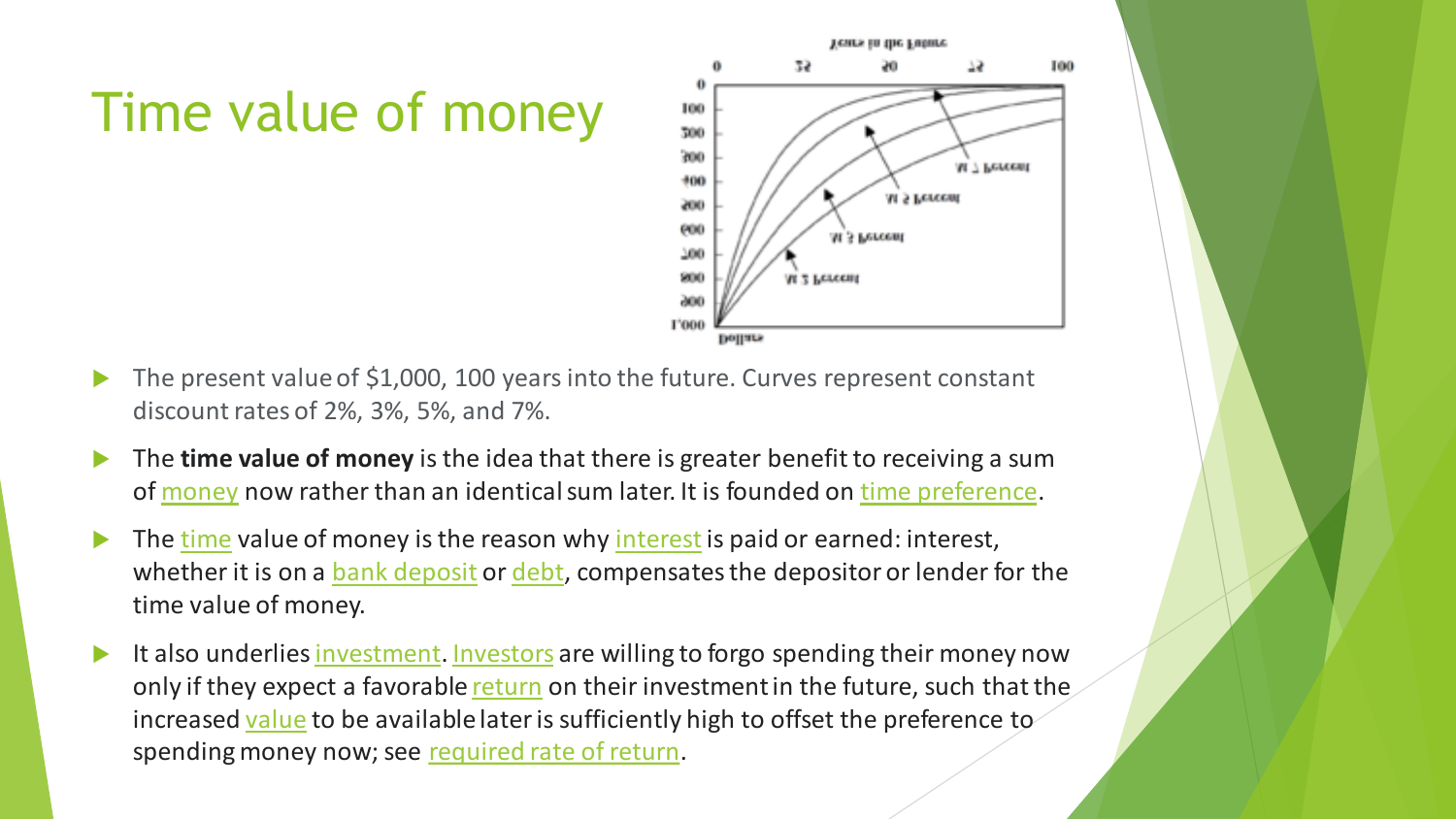### **How the Time Value of Money Works**

A simple example can be used to show the time value of money. Assume that someone offers to pay you one of two ways for some work you are doing for them: They will either pay you \$1,000 now or \$1,100 one year from now.

Which pay option should you take? It depends on what kind of investment return [you can earn on the money at the present time. Since \\$1,100 is 110%](https://corporatefinanceinstitute.com/resources/knowledge/finance/rate-of-return-guide/) of \$1,000, then if you believe you can make more than a 10% return on the money by investing it over the next year, you should opt to take the \$1,000 now. On the other hand, if you don't think you could earn more than 9% in the next year by investing the money, then you should take the future payment of \$1,100 – as long as you trust the person to pay you then.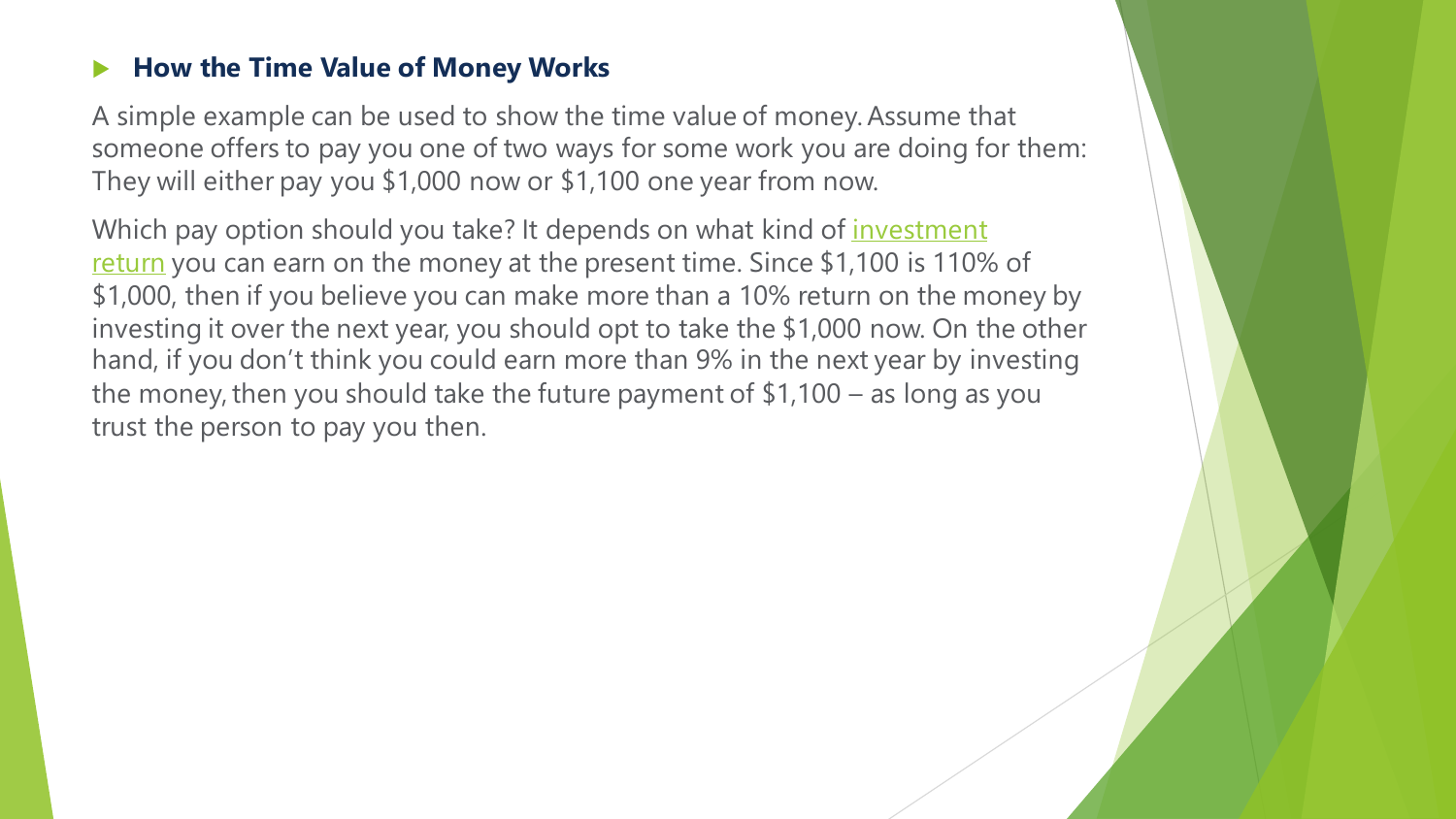### **Time Value of Money Formula**

- The time value of money is an important concept not just for individuals, but also for making business decisions. Companies consider the time value of money in making decisions about investing in new product development, acquiring new business equipment or facilities, and establishing [credit terms](https://corporatefinanceinstitute.com/resources/knowledge/deals/sale-purchase-agreement/) for the sale of their products or services.
- A specific formula can be used for calculating the **future value** of money so that it can be compared to the present value:

### $FV = PV \times [1 + (i/n)]^{(n \times t)}$

#### Where:

 $\blacktriangleright$ 

- **FV** = the future value of money
	- **PV** = the present value
	- **i** = the interest rate or other return that can be earned on the money
	- **t** = the number of years to take into consideration
	- **n** = the number of compounding periods of interest per year
- Using the formula above, let's look at an example where you have \$5,000 and can expect to earn 5% interest on that sum each year for the next two years. Assuming the interest is only compounded annually, the future value of your \$5,000 today can be calculated as follows:
- **FV = \$5,000 x (1 + (5% / 1) ^ (1 x 2) = \$5,512.50**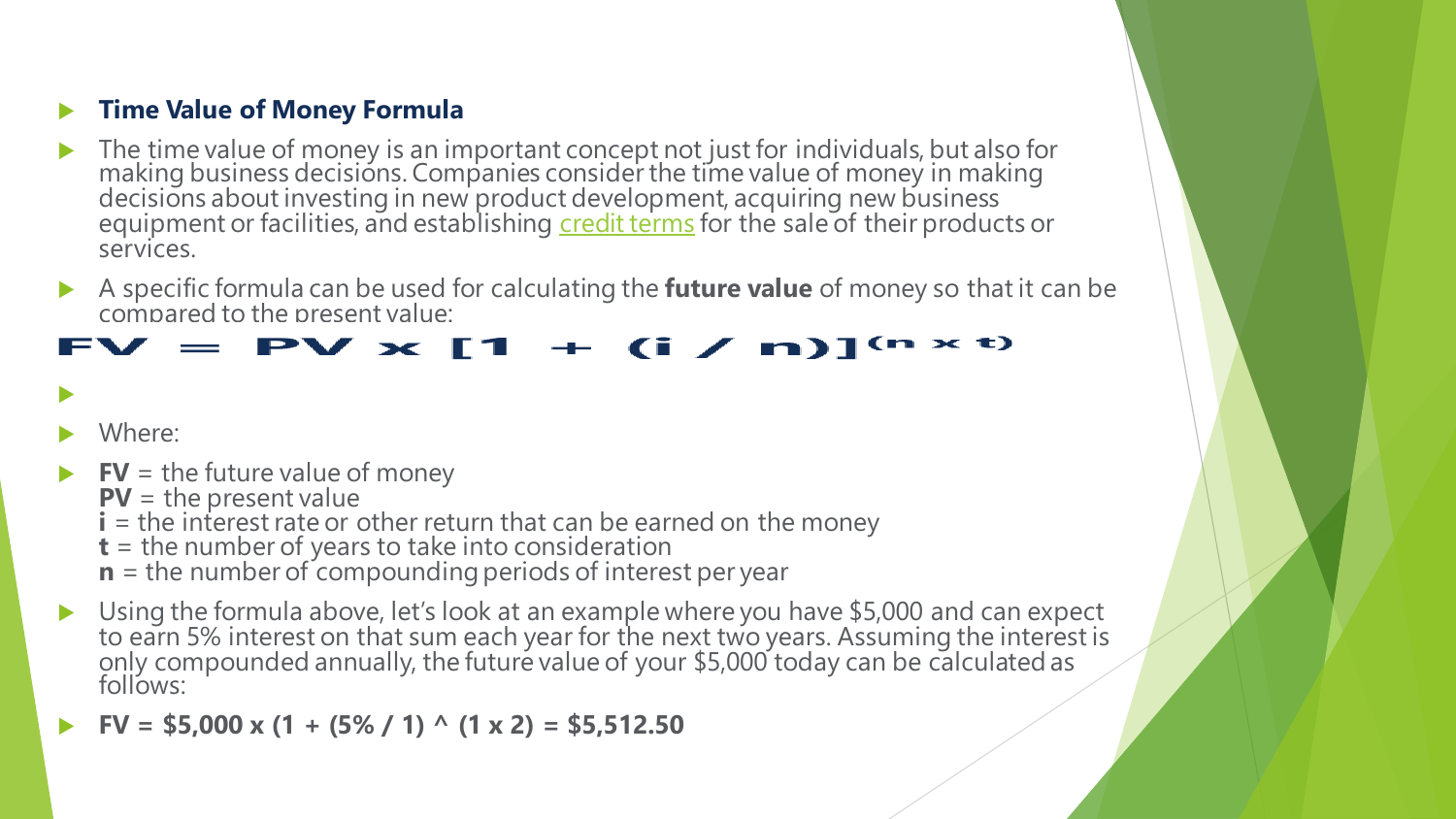## **Significance of time value Of money**

The time value of money is the idea that money available at the present time is worth more than the same amount in the future due to its potential earning capacity. Time value of money is a widely used concept in the literature of finance. Financial decision models based on finance theories basically deal with the maximization of the economic welfare of shareholders. A fundamental idea in finance that money that one has now is worth more than money one will receive in the future.

The concept of time value of money contributes to this aspect to a greater extent. The significance of the concept of time value of money could be stated as below: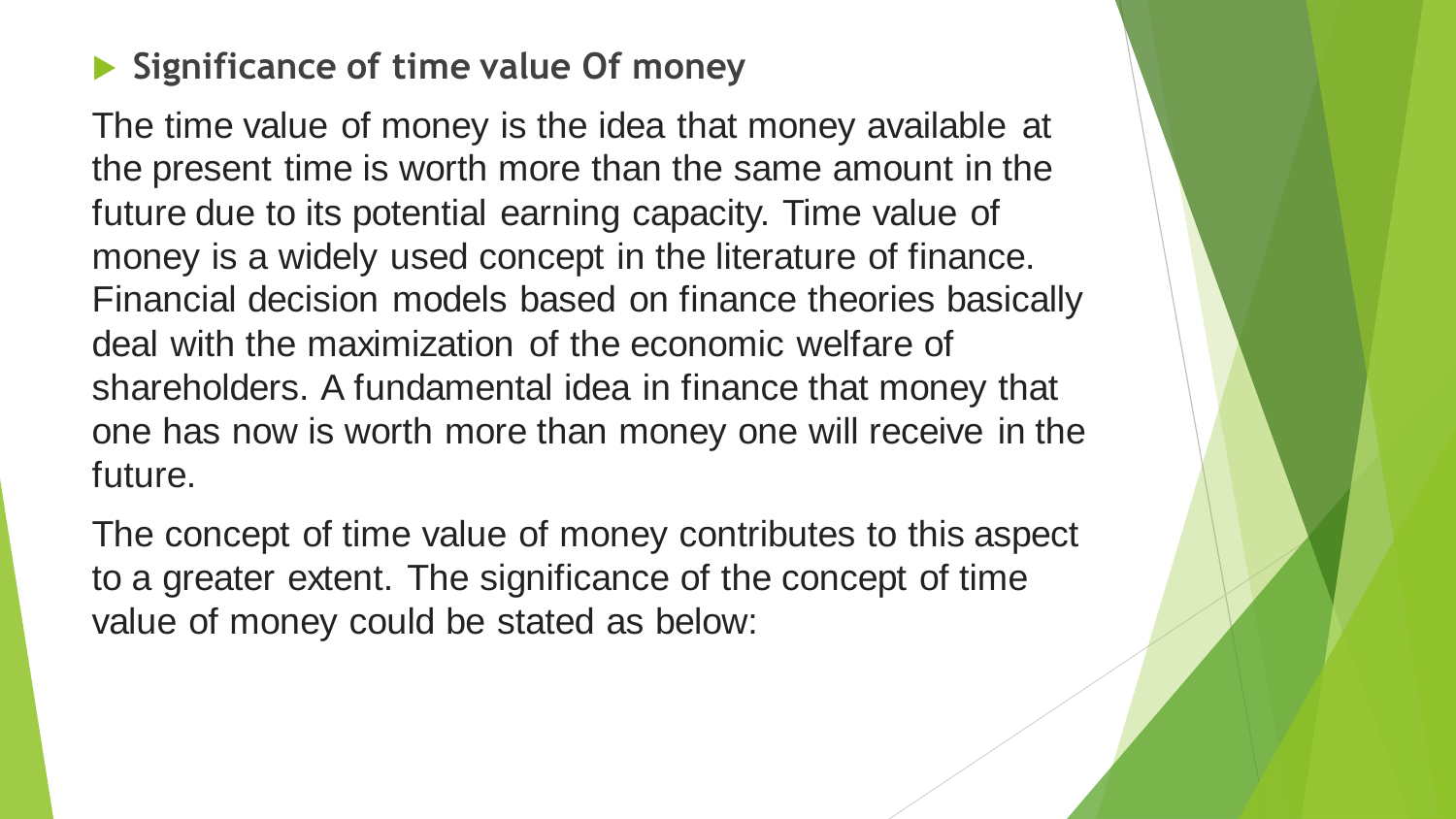#### *Investment Decision*

The investment decision is concerned with the allocation of capital into long-term investment projects. The cash flow from long-term investment occurs at a different point in time in the future. In other words, investment decisions are concerned with the question of whether adding to capital assets today will increase the revenues of tomorrow to cover costs. They are not comparable to each other and against the cost of the project spent at present. To make them comparable, the future cash flows are discounted back to present value. As such investment decisions are concerned with the choice of acquiring real assets over the time period in a productive process.

The concept of time value of money is useful to securities investors. They use valuation models while making an investment in securities such as stock and bonds. These security valuation models consider the time value of cash flows from securities.

#### *Financing Decision*

Financing decision is concerned with designing optimum capital structure and raising funds from the least cost sources. The concept of time value of money is equally useful in financing decision, especially when we deal with comparing the cost of different sources of financing. It is concerned with the borrowing and allocation of funds required for the investment decisions. The effective rate of interest of each source of financing is calculated based on the time value of money concept. Similarly, in leasing versus buying decision, we calculate the present value of the cost of leasing and the cost of buying. The present value of costs of two alternatives is compared against each other to decide on an appropriate source of financing. The objective of financial decision is to maintain an optimum capital structure, i.e. a proper mix of debt and equity, to ensure the trade-off between the risk and return to the shareholders.

Besides, the concept of time value of money is also used in evaluating proposed credit policies and the firm's efficiency in managing cash collection under current assets management.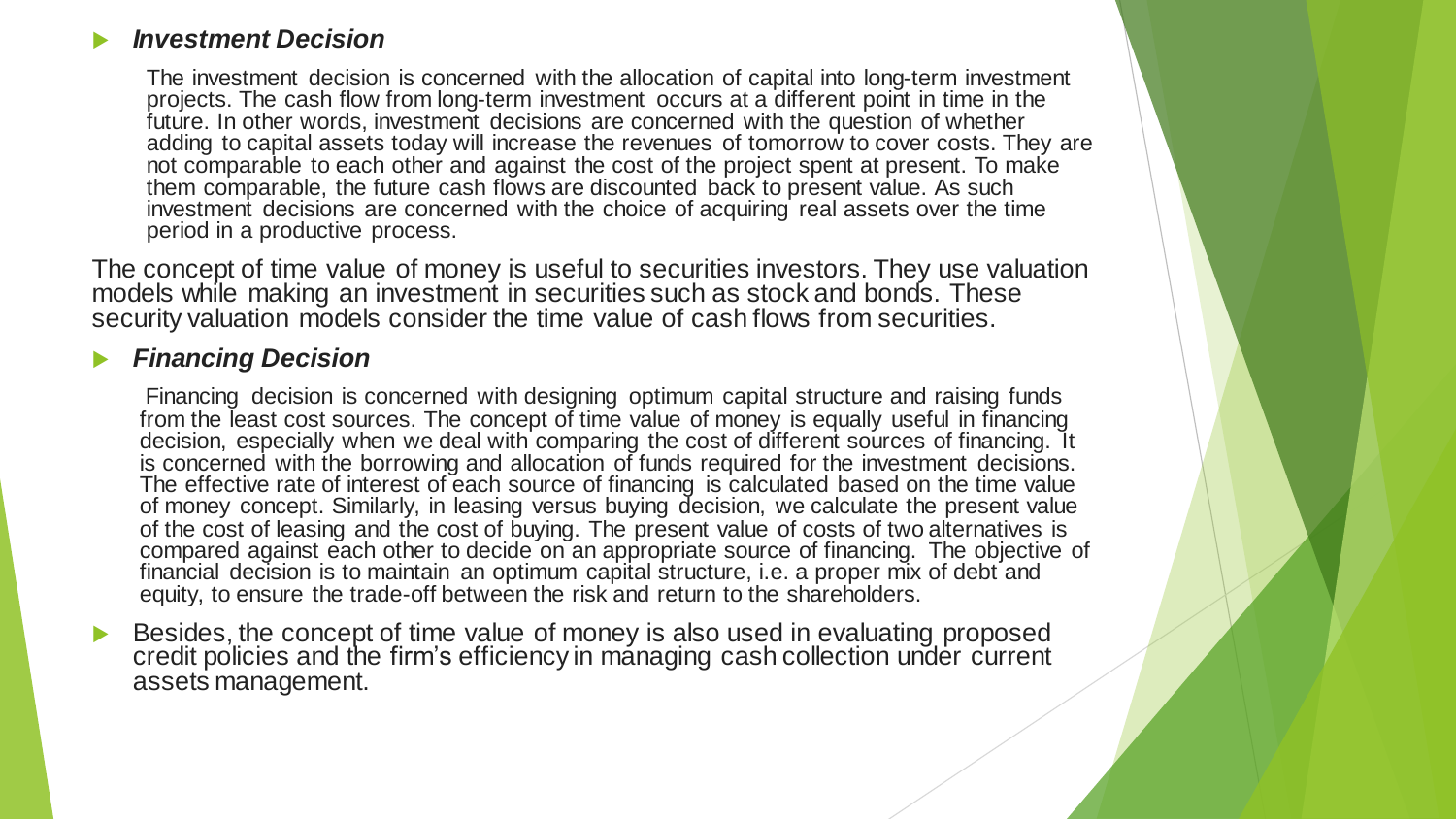## Compounding and discounting **Techniques**

- **COMPOUNDING TECHNIQUE** is the method of calculating the future values of cash flows and involves calculating **compound** interest. Under this process, interest is **compounded** when the amount earned on an initial deposit (the initial principal) becomes part of the principal at the end of the first **compounding** period.
- **Discounting** is the process of determining the present value of a payment or a stream of payments that is to be received in the future. Given the time value of money, a dollar is worth more today than it would be worth tomorrow. **Discounting** is the primary factor used in pricing a stream of tomorrow's cash flows.